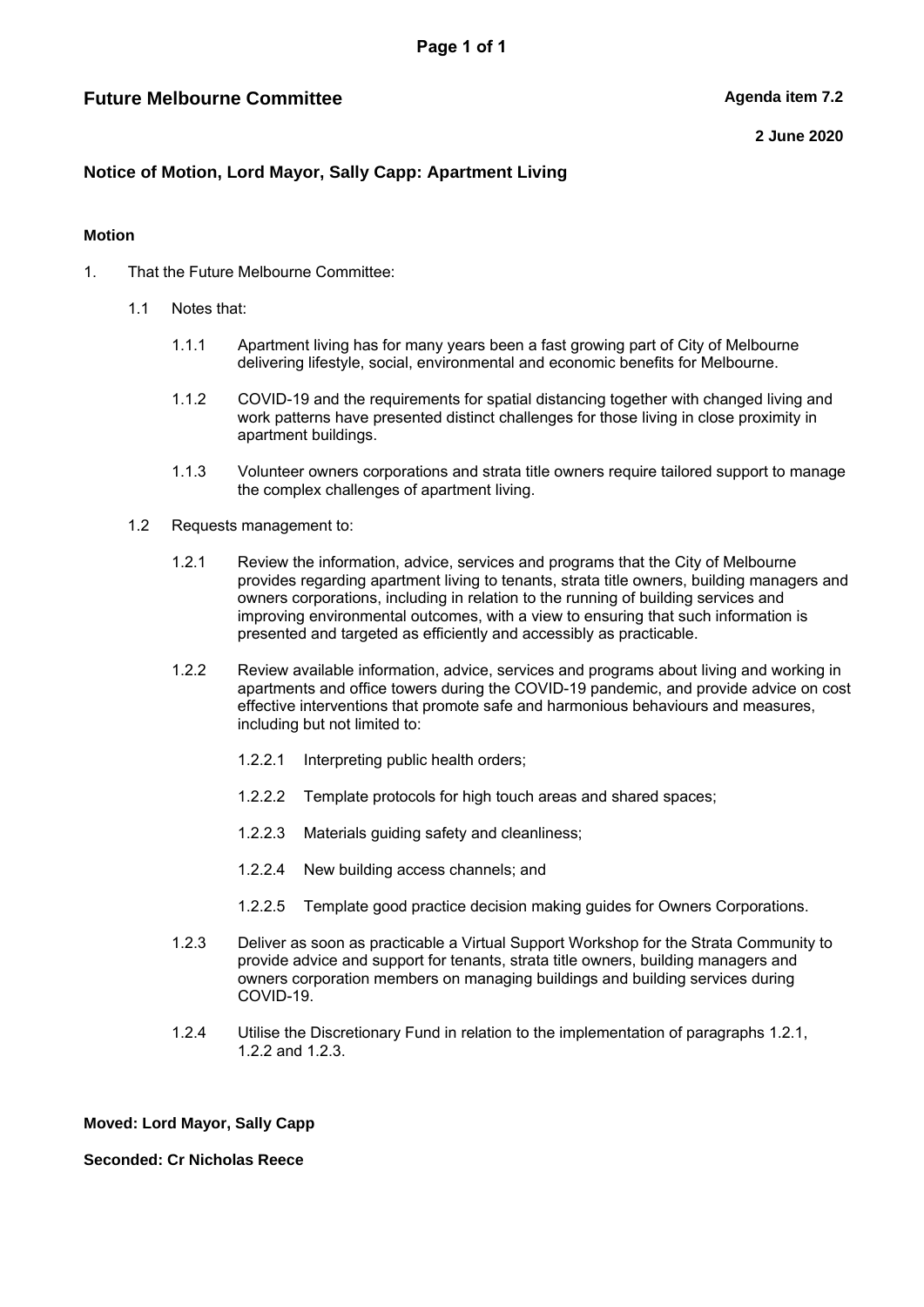

**Future Melbourne Committee 2 June 2020**

Suite 106, 134-136 Cambridge Street, Collingwood VIC 3066 T:(03) 9416 4688 F:(03) 9416 4788

Email Info.vic@strata.community

Website http://vic.strata.community

2 June 2020

**City of Melbourne**

# **RE: Meeting no. 77, Motion 7.2**

SCA (Vic) commends the Lord Mayor, Sally Capp for this initiative.

SCA (Vic) would welcome the opportunity to share our resources we have developed with the onset of COVID19 for owners corporations and their committees, residents and managers.

As a result of COVID19 and in the absence of any resources from Government SCA (Vic) developed resources from international and local best practices to assist in risk management of community spaces.

As restrictions ease and before a vaccine is publicly available these measures will need to be extended and better regulated. It is also a good time to undertake a review to identify improvements that could be made to make the sector more resilient for future pandemics.

There are many Acts and Regulations such as Occupational Health & Safety Act and Public Well Being Act to name but two that have duties for owners corporations to comply with and contain significant penalties for non-compliance with, that any assistance the City of Melbourne can provide is welcomed.

SCA (Vic) is the peak industry body SCA Victoria is the peak association for the Owners Corporation sector. Established in 1990, it succeeds Owners Corporations Victoria (OCV) and Institute of Body Corporate Managers Victoria (IBCMV).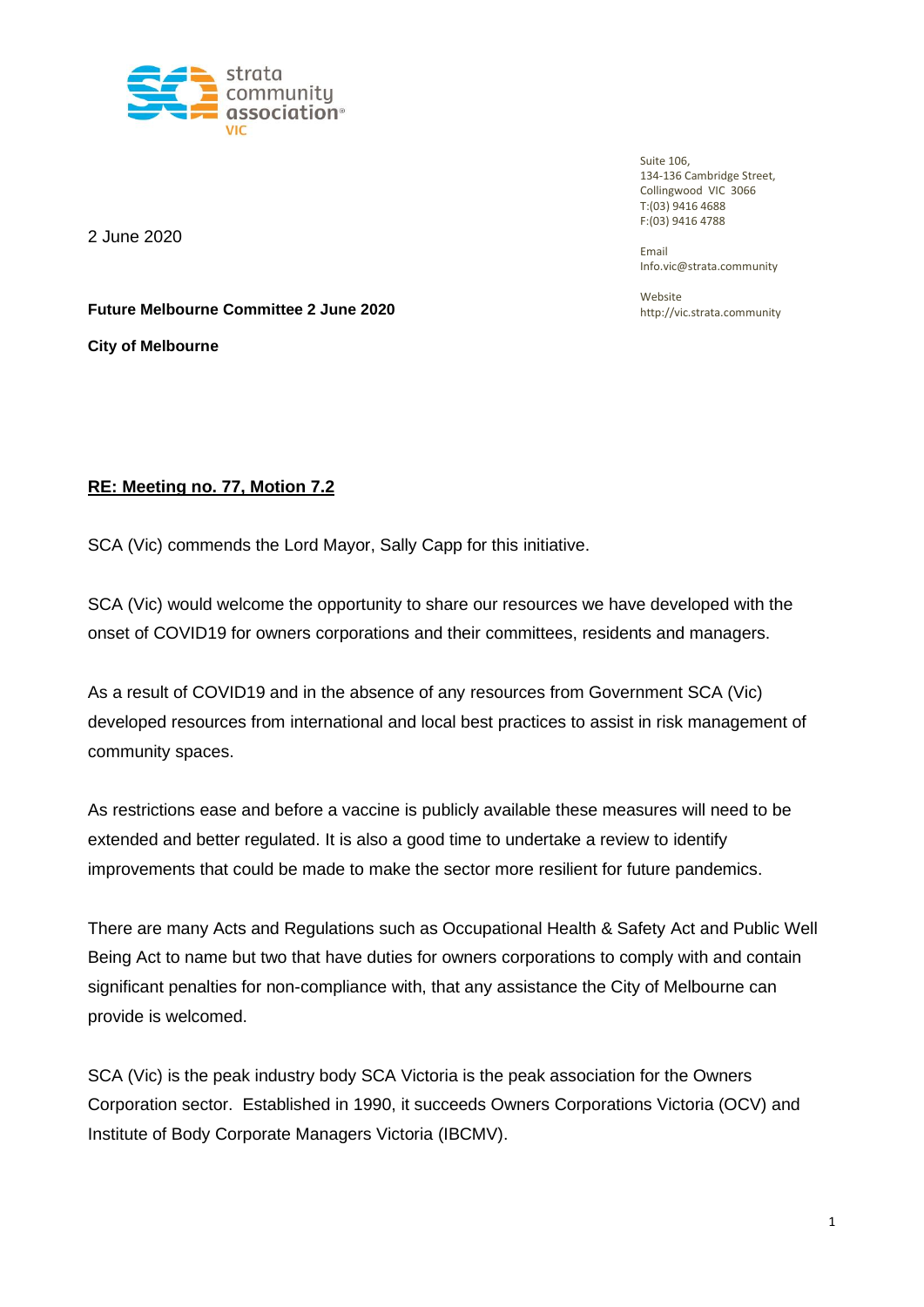

SCA (Vic) represents more than 80% of all professional Owners Corporation managers, with over 700 members managing upwards of 450,000 lots. It also represents owners corporation committees, industry suppliers including Essential Safety Measures managers, quantity surveyors, insurers, lawyers, accountants, facility managers, property valuers, building maintenance and tradespeople.

SCA (Vic) supports and will participate in the proposed Virtual Support Workshop for the Strata Community facilitated by City of Melbourne.

Kind regards

Julie N. Gear

Julie McLean SCA (Vic) Board Member SCA ( Vic) Chair of Education

*Thank you for choosing to be a Member of SCA (Vic) and complying with standards to uphold the professionalism of the strata sector.*